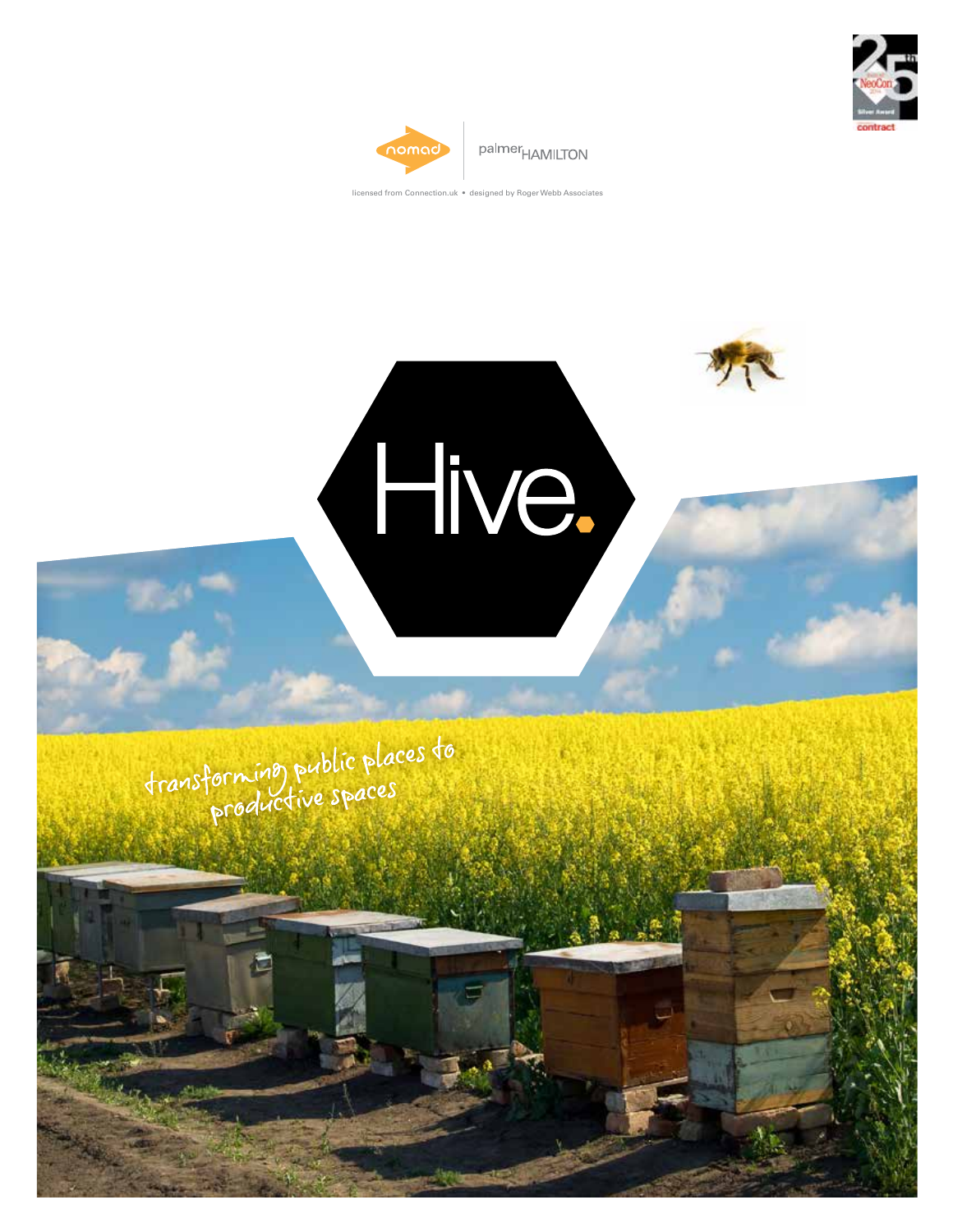Hive









Hive Dual Screen



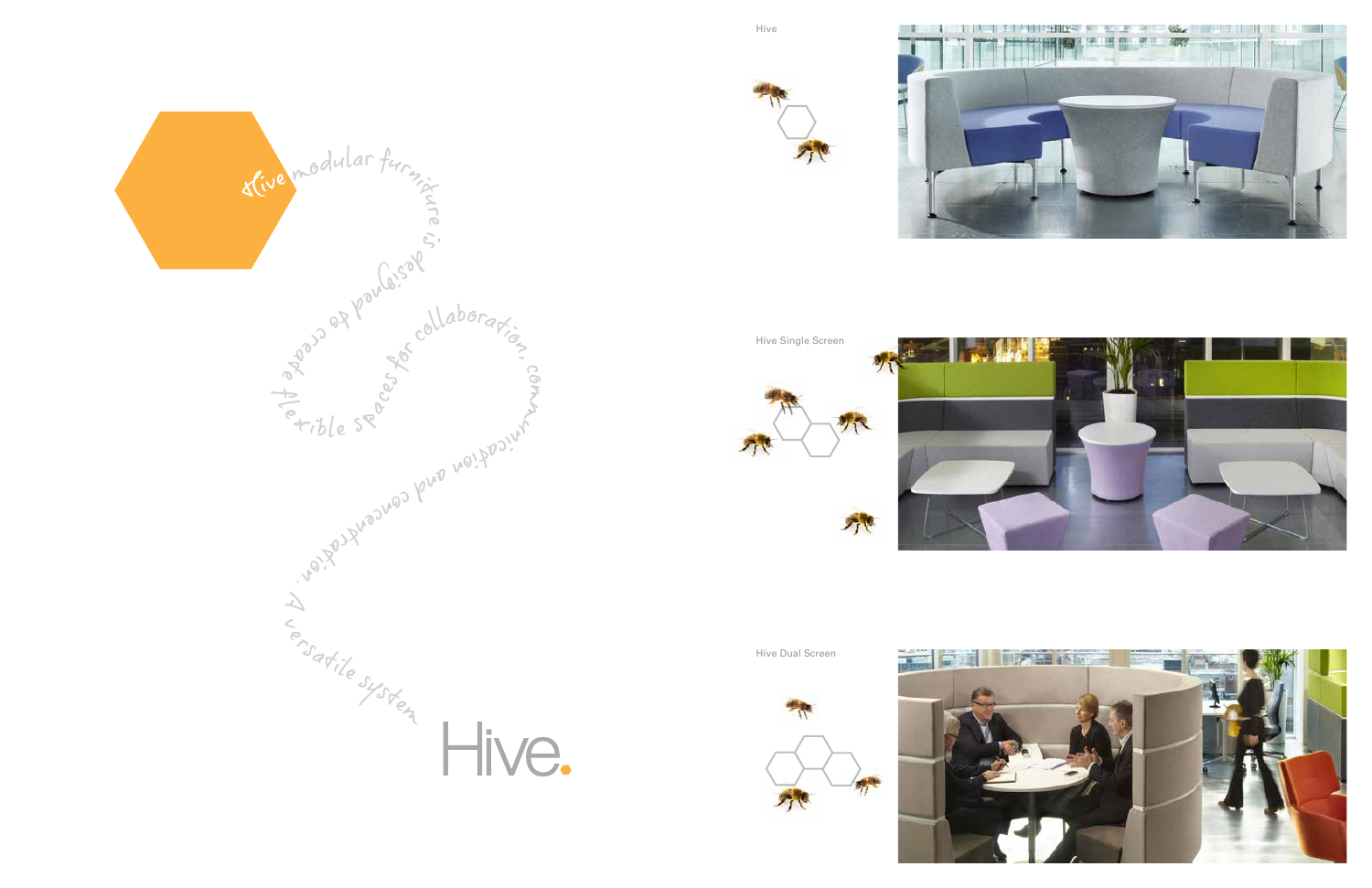

transforming public places to









Collaboration





Conferencing



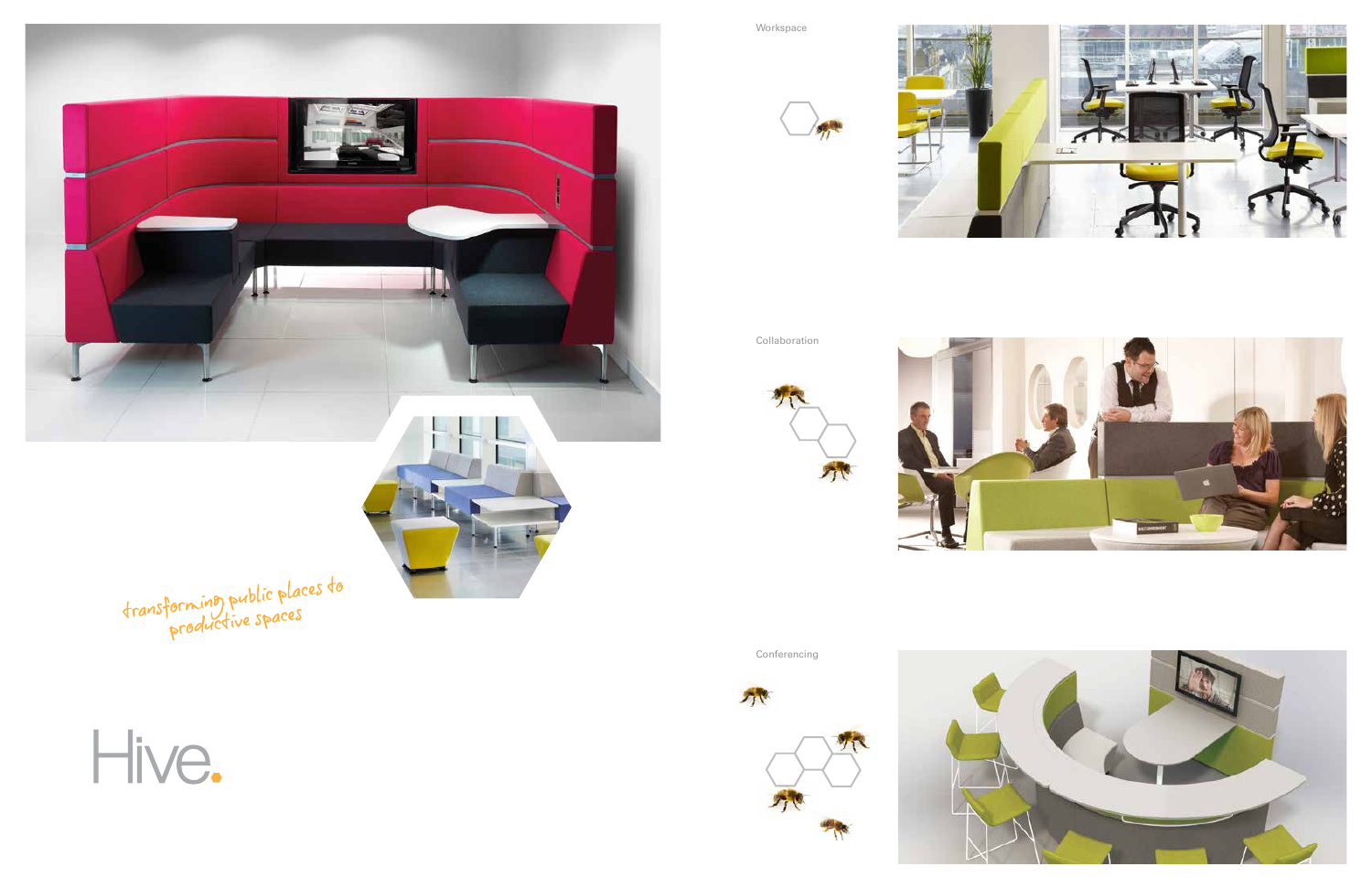



 $\mathcal{F}_{\mathcal{F}}$ 













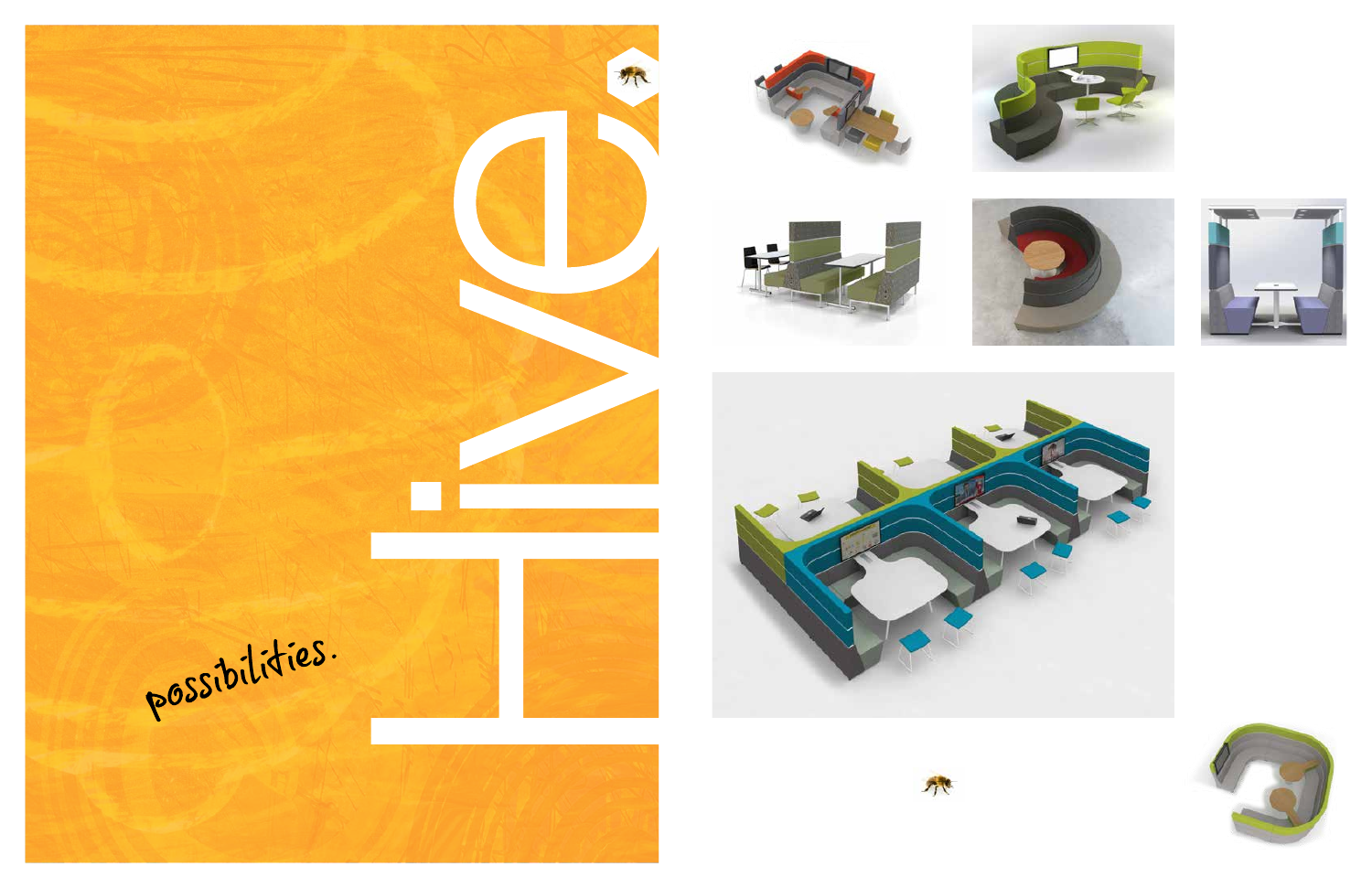





Curved U-Shape Curved U-Shape with freestanding Media screen



Hive 90° Pod Canopy extends the state of the Hive Teleconference









Stepped L-Shape



## Hive.



Booth with integral table





C-Shape 90° Pod



Squared U-Shape with integral Media screen 90° Pod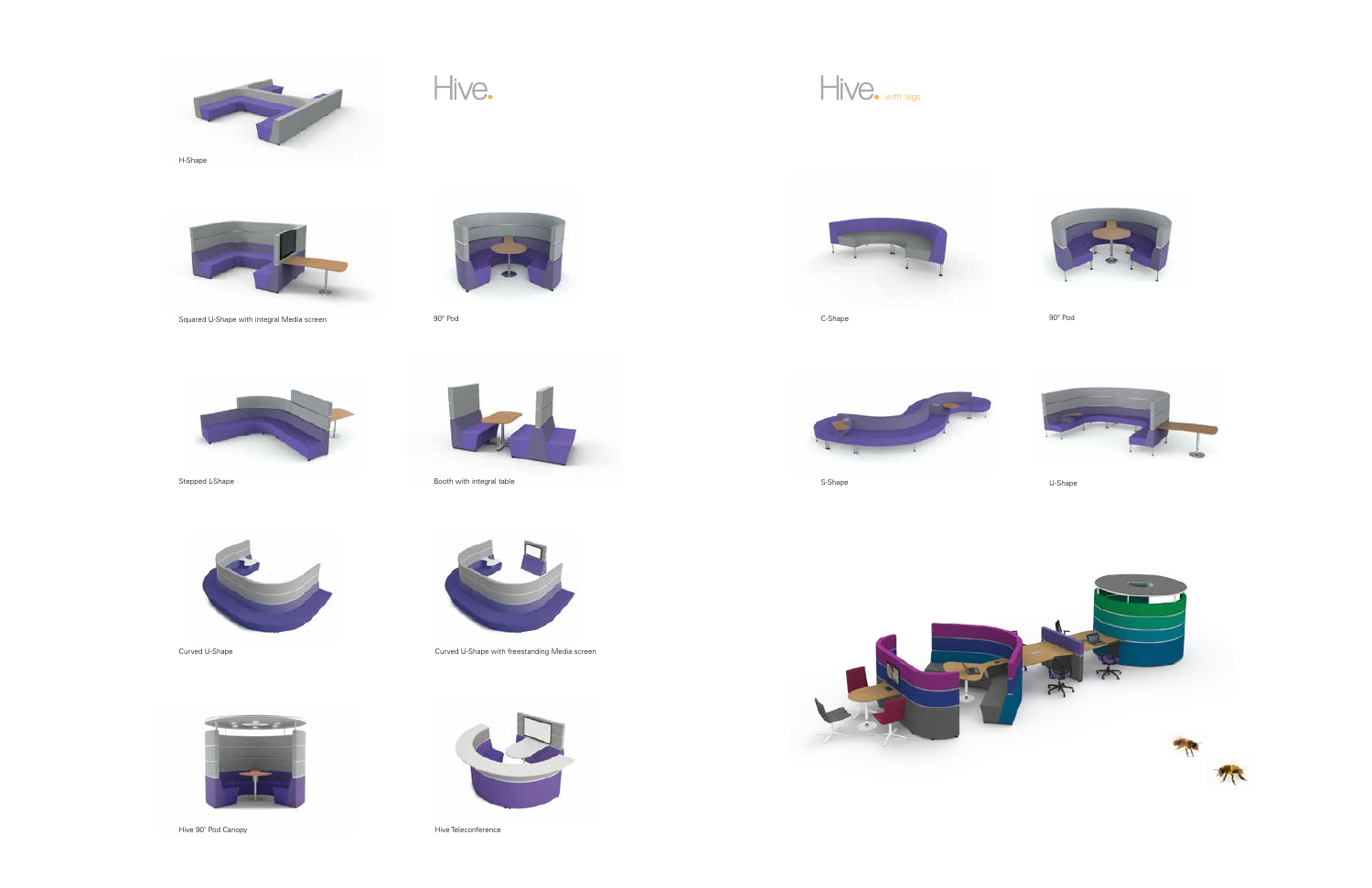







143 S. Jackson Street 143 S. Jackson Street • Elkhorn, WI 53121-1911 • Toll Free: 800-788-1028 •  $\bullet$ Elkhorn, WI 53121-1911  $\bullet$ Toll Free: 800-788-1028 www.NomadFlexibleFurniture.comxibleFurniture.com





## transforming public places to







palmer<sub>HAMILTON</sub>

licensed from Connection.uk . designed by Roger Webb Associates